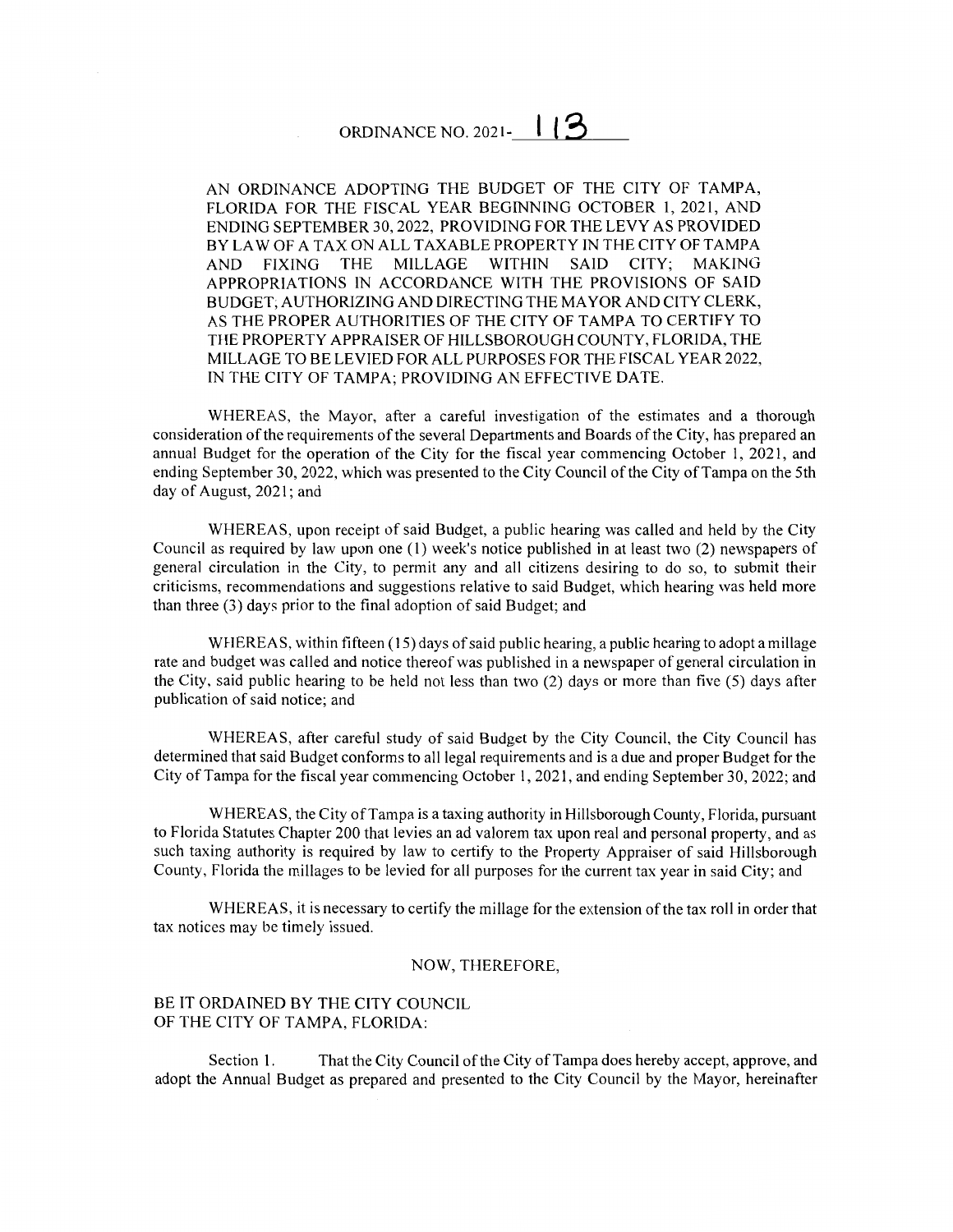referred to as the "Budget," as the official Budget of the City of Tampa for the fiscal year beginning October 1, 2021, and ending September 30, 2022, which is now on file in the office of the City Clerk of the City of Tampa and is hereby referenced and made part hereof to the same effect as if set out in full herein.

Section 2. That each and every item of expenditure provided for and proposed to be made by the Budget is hereby deemed and declared to be a necessary requirement for the proper and economical operation of the City of Tampa for said fiscal year.

Section 3. That a tax to raise the amount of money as fixed in the Budget for the maintenance and operation of the City be levied, as provided by law, on all real and personal property taxable for the above mentioned purpose in the City of Tampa as follows:

| <u>Fund</u>  | Rate In Millage * | Rate in Dollars | Yield         |
|--------------|-------------------|-----------------|---------------|
|              |                   | Per Thousand    |               |
| General Fund | 6.2076            | 6.2076          | \$258,067,842 |

\* The millage rate of 6.2076 exceeds the "Rolled-Back Rate" of 5.9367 mills, as defined in Section 200.065 (I) of the Florida Statutes, by 4.56%.

Section 4. That in addition to the foregoing levies, cash delinquent tax collections shall be deposited to the credit of the General Fund.

Section 5. That the appropriations hereby made are limited to the purposes as specifically set out in the Budget and the monies which shall be realized from the appropriations to said respective funds are hereby directed to be appropriated and credited ratably as the same shall be received, and no money apportioned and credited accordingly shall be used for any purpose other than the purpose set out in the Budget. Any revenues received by the City of Tampa during said fiscal year from sources not anticipated by the Budget shall be deposited in the Unappropriated Cash Surplus Account of the respective fund, subject to appropriations from time to time; and all disbursements or transfers of funds of the City of Tampa made during the fiscal year ending September 30, 2022, by the proper officers of the City upon vouchers in due form, as shown or reflected upon the records in the office of the Director of Finance of the City, are hereby approved.

Section 6. That the duly authorized officers of the City of Tampa are hereby charged with the duty of disbursing funds to be realized from the appropriations made in the Budget for the purposes as set forth in the Budget.

Section 7. That the Mayor and the City Clerk, as the proper authorities of the City of Tampa, are duly authorized, empowered and directed to certify to the Property Appraiser of Hillsborough County, Florida, the millages to be levied for all the purposes in the City of Tampa, to wit: 6.2076 Mills, and to request the levy of the millages as set forth above upon real and personal property in the respective territories of the City of Tampa as above set forth, in accordance with the provisions of the Constitution and Laws of the State of Florida.

Section 8. That this Ordinance shall take effect immediately upon becoming a law.

## **[REMAINDER OF THE PAGE INTENTINALLY LEFT BLANK)**